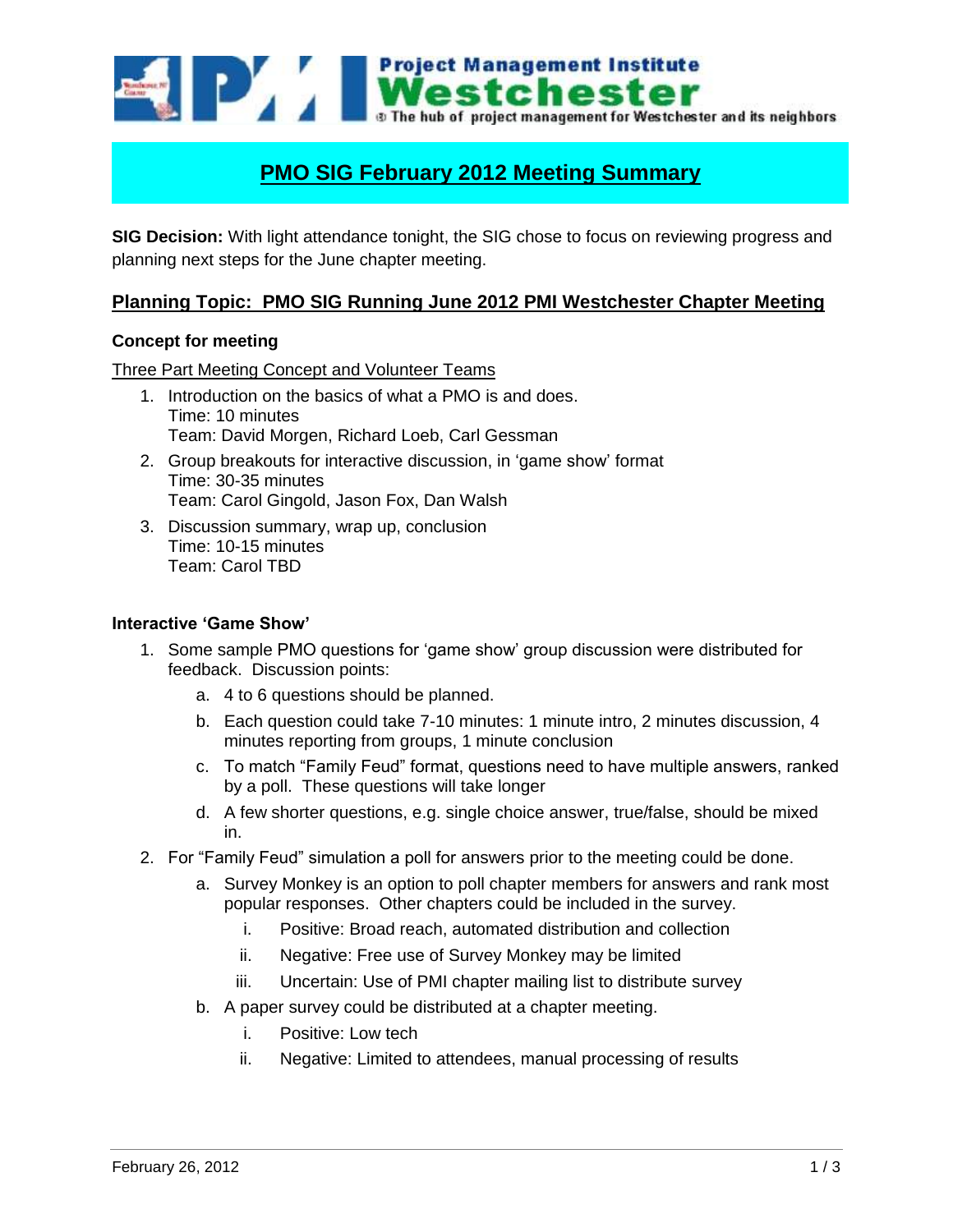

- c. Any chapter survey needs to be done soon, e.g. announce in March, survey in April, compile data in May
- d. A 'Plan B' is needed if the survey yields poor results
- e. Another option is to survey the SIG members as PMO poll 'experts'.
- 3. Breakout team management should be kept simple, to keep meeting progressing.
	- a. Divide attendees into 4 teams seemed ideal
		- i. Positive: 4 reports for each question
		- ii. Negative: If large attendance, teams are large
	- b. PMO SIG members should be planted in each team, to facilitate discussion and answer consensus in 2 minutes
- $\triangleright$  Game Show Team to work on question development
- David, Larry & Wayne will investigate use of Survey Monkey, PMIW Chapter Mailing List, other chapters participating in survey.

## **Introduction: "What is a PMO?"**

- 1. The Introduction team has prepared an introduction (work in progress), which addresses "What is a PMO?"
	- a. Research and collaboration notes can be 'boiled down' to a few PowerPoint slides for presentation.
	- b. At least one question in the game show should relate to the material presented in the introduction
- $\triangleright$  Introduction Team to continue work on development
- $\triangleright$  Richard will send intro materials to Game Show Team (Jason will distribute to team).

## **Summary and Conclusion**

- 1. With the first two parts of the meeting under way, planning the summary and conclusion should begin. Additional volunteers needed.
- 2. Possible awards/prizes for game show winners? Need to consider that winner is an entire team, possible ties.
	- a. Books from the PMIW library?
	- b. Inexpensive token gift funded by PMO SIG member donations?
	- c. Photo and fame in newsletter or chapter web page?
	- d. Anything PMI chapter might fund or provide?
- $\triangleright$  Mayra volunteers to help with Summary and Conclusion including creation of a "Resource" List" for use in one or more of the 3 presentation segments
- $\triangleright$  Adella Rosenthal will investigate award options with the chapter